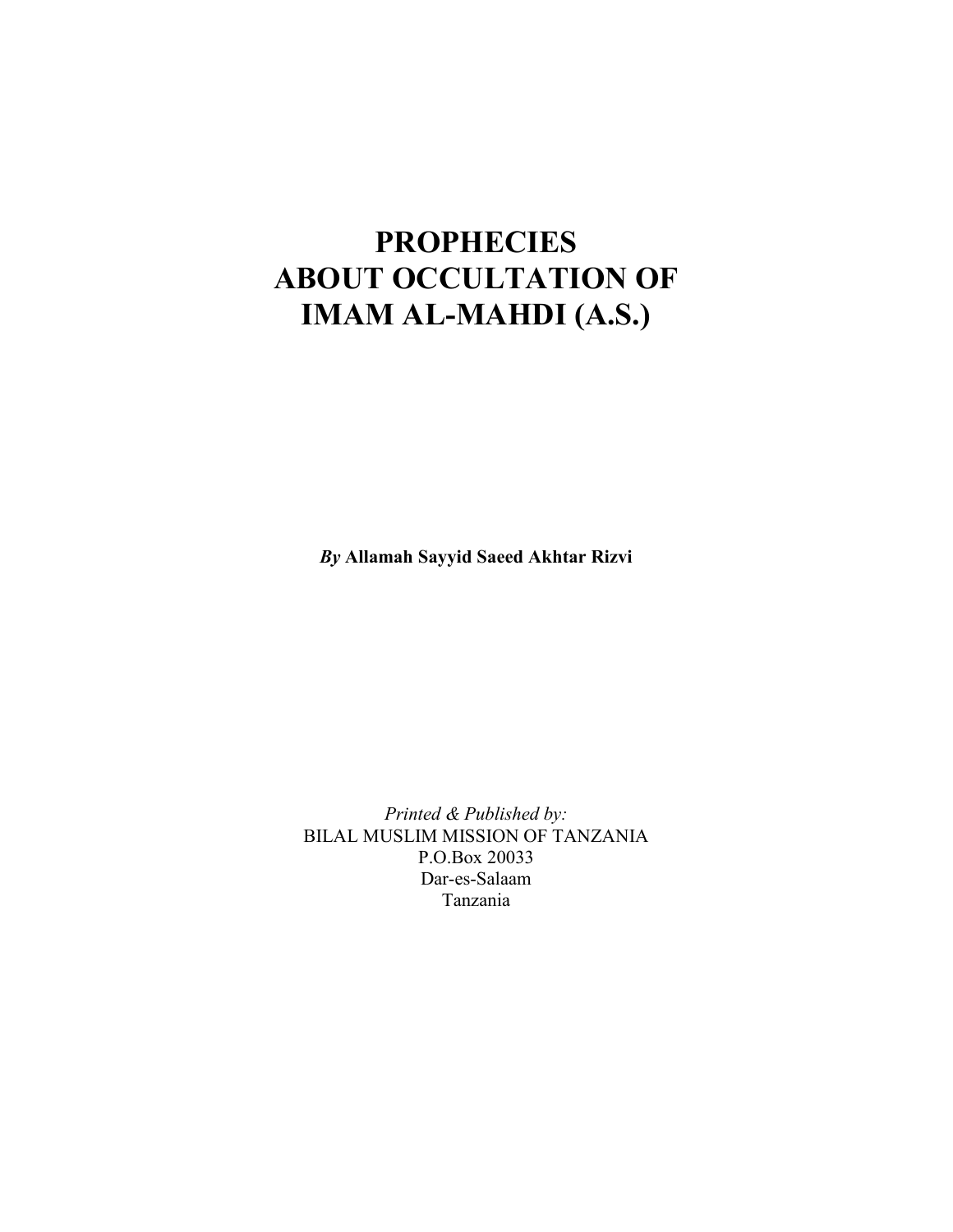All Right Reversed for: © Bilal Muslim Mission of Tanzania



ISBN: 9987 620 23 X Author: Allamah Al-Haj Sayyid Saeed Akhtar Rizvi Publisher: Bilal Muslim Mission of Tanzania Typeset By: Ahlul-Bayt (a.s.) Assembly of Tanzania Printer: Bilal Muslim Mission of Tanzania First Edition: 1423 / 2002 Copies: 2000 BILAL MUSLIM MISSION OF TANZANIA P.O.BOX 20033 DAR-ES-SALAAM TANZANIA TEL: 2120111 / 2112419 - FAX: 2116550 E-MAIL: bilal@cats-net.com WWW. bilalmission.org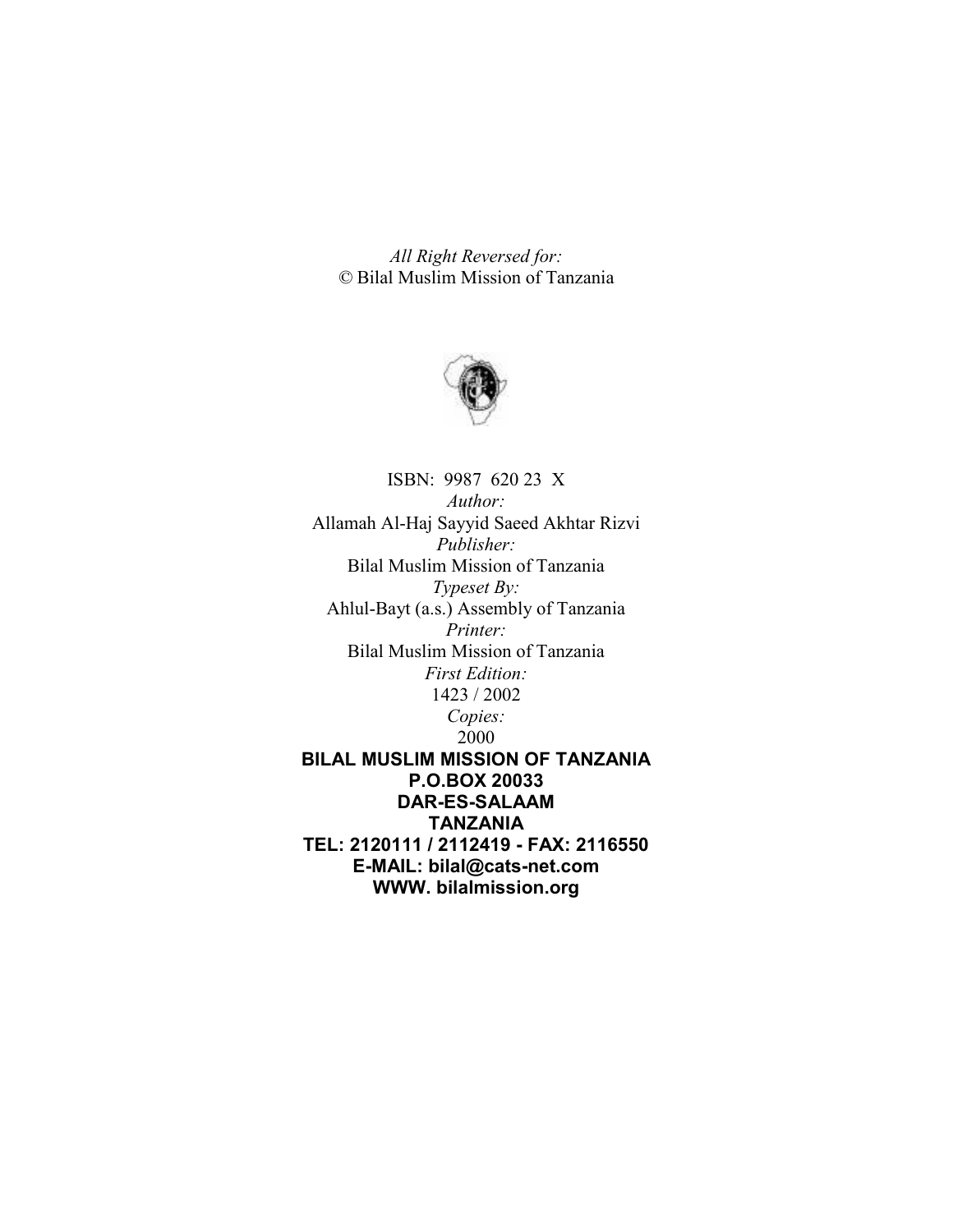## PREFACE

## In the name of Allah, the Beneficent, the Merciful O Allah, send Your blessings upon Muhammad & his Progeny

This booklet contains some Prophecies about the Occultation of Imam al-Mahdi (a.s.). It shows that this belief was prevalent among the Shi'as and even some Sunnis right from the time of the Leader of the Faithful, 'Ali (a.s.) Poems based on this belief were composed and recited in the presence of Imam as-Sadiq (a.s.). It also points to some historical developments that re-confirm the existence and impact of those prophecies. Three great non-Shi'a traditionists wrote books on Imam al-Mahdi's ghaybah long before his birth in 255 A.H.

They undeniably prove the truth of the Occultation and Reappearance of the Sahibu 'l-'Asr — the Master of this Time. May Allah hasten his reappearance.

WaBillahi 't-tawfiq

 $30<sup>th</sup>$ . December, 2001

14<sup>lh</sup>. Shawwal, 1422 Sayyid Saeed Akhtar Rizvi<br>30<sup>th</sup>. December. 2001 Dar-es-Salaam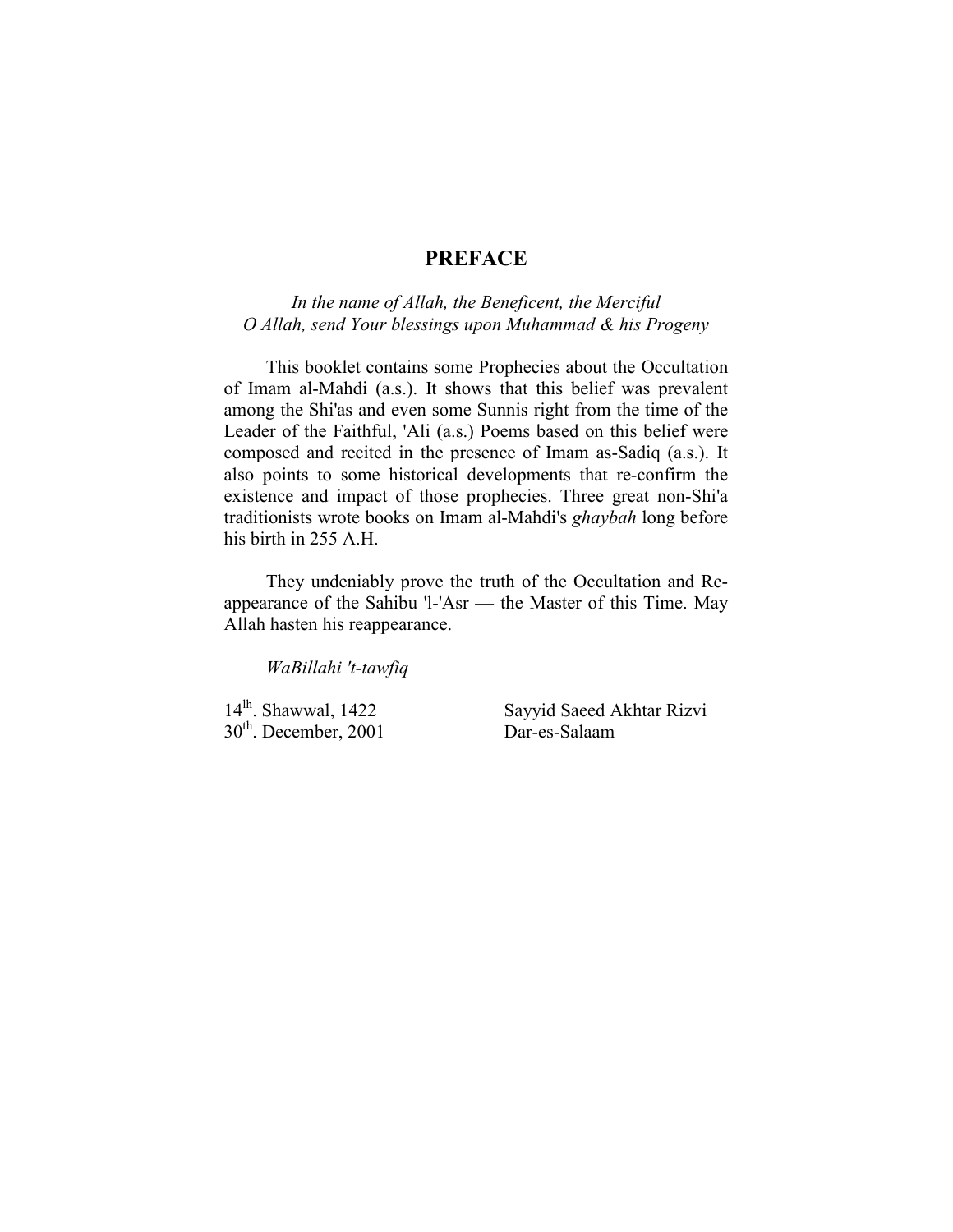## PROPHECIES ABOUT OCCULTATION OF IMAM AL-MAHDI (A.S.)

The belief in an ideal future (in which justice and equity would reign in place of the present injustice and oppression, and which would be ushered in through divine power) is not just an Islamic dogma; it is a natural instinct ingrained in human soul and mind by the Creator. That is why this belief is shared by all religions; it is a common heritage of all who believe in a Creator. The Hindus are awaiting their  $10<sup>lh</sup>$  Avatar to begin the Satya Yugya (era of truth); the Zoroastrians hope for the rule of Ahura Mazda; the Jews are still waiting for the Messiah, and the Christians look forward to his second coming. Not only the followers of religion, even the pagan Greeks longed for an Utopia, and the confirmed atheists, i.e. the communists, piously teach that a time would come when complete equality and equity would reign on the earth, and the society would be cleansed of oppression and tyranny (even that of the state!)

The universal acceptance of this idea and ideal shows that it is a divinely-inspired goal which the humanity is irresistibly proceeding to. What the Islam and the Prophet (s.a.w.a.) did was to give us the good news that that era was near at hand, that the awaited divine rule was to be established not in some unknown generation, but specifically by his  $12<sup>th</sup>$  successor. In the year 256 A.H. that successor was born. The hope culminated into fulfilment, the future became present, the unseen materialised into the seen, and the universal aspiration of a golden age was personified in al-Mahdi, turning the prophecies into a fact.

The belief in al-Mahdi was not a wishful thinking of Shi'as. Long before the birth of al-Mahdi, Imam Ahrned ibn Hanbal (died 240 A.H./855 CE) and Imam al-Bukhari (died 256 A.H./870 CE) had recorded the prophecies of Holy Prophet (s.a.w.a.) about the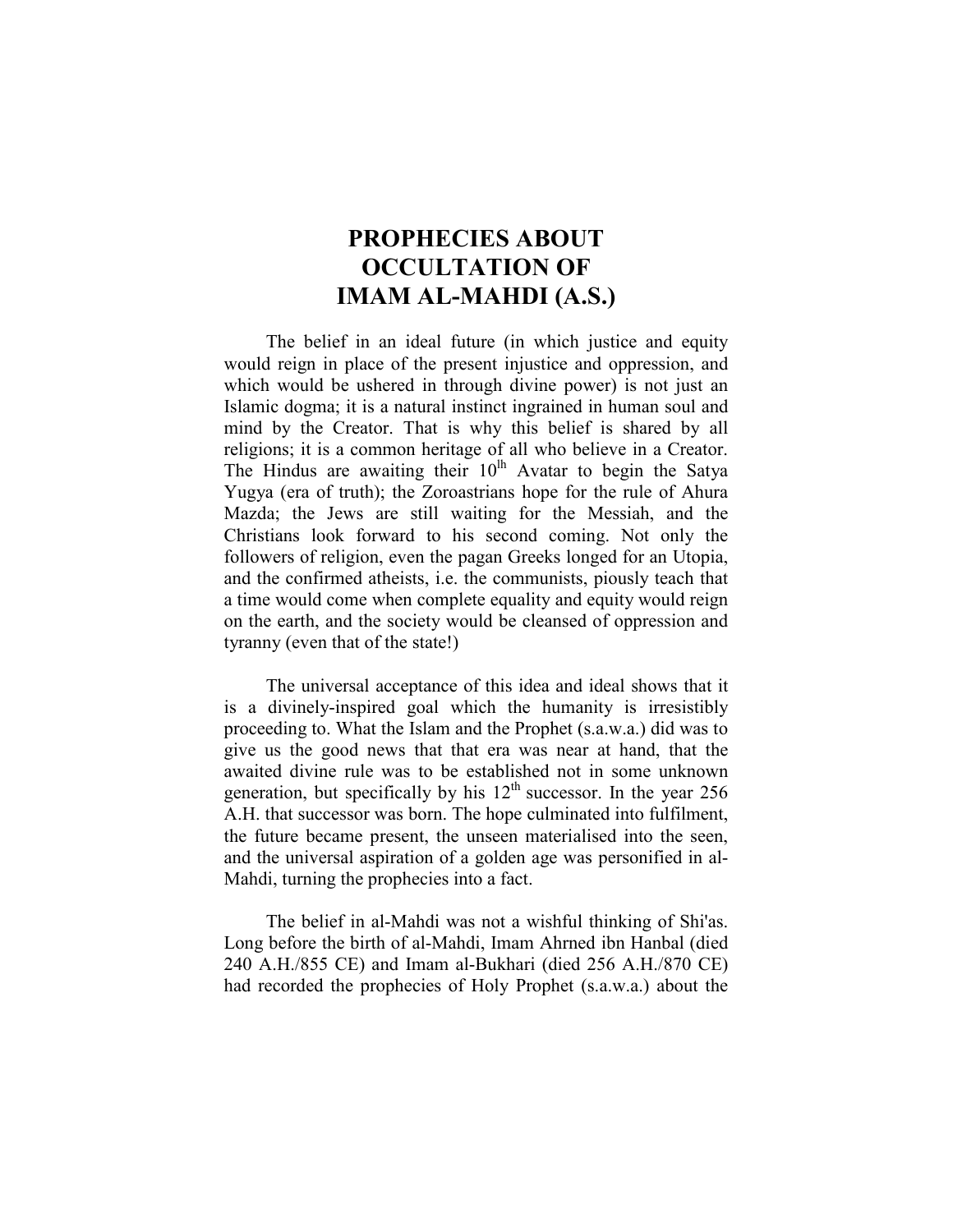advent of Al-Mahdi. Before them, their Shaykh, Hafiz Nu'aym ibn Hammad who was a contemporary of Imam 'Ali Rida (a.s.) and died in 228 A.H. in the life of al-Mahdi's great-grand father, Imam Muhammad Taqi (a.s.), wrote *Kitabu '1-Fitan*<sup>1</sup> in the fifth chapter of which he has recorded in full detail the traditions which he had received about al-Mahdi (a.s.). His asnad is very high; he narrates only through three or four intermediaries from 'Ali (a.s.) and other companions of the Holy Prophet (s.a.w.a.) about al-Mahdi (a.s.) Even after al-Mahdi\s birth, when it was a common knowledge that the Shi'a, after the death of their  $1 \,$ l<sup>lh</sup> Imam were believing in his son as the promised al-Mahdi (and who had gone into hiding), the Sunni scholars of tradition went on recording those prophecies of the Prophet (s.a.w.a.) with utmost care in their books, and especially in the books collectively known as "the six correct books." There are at least 400 traditions from the prophet narrated in the Sunni books; and Shaykh Lutfullah as-Safi has collected in his book, Muntakhabu 'l-athar Fi '1-Imami 'th-Thani'ashar 600 traditions from Sunni and Shi'a sources.

A gist of those prophetic traditions is found in the following writing of the famous Sunni Sufi, Shaykh Muhyiddin ibn al-Arabi al-Undulusi. He writes in al-Futuhatu 'l-Makkiyah:-

"Know that al-Mahdi (Allah be pleased with him) must certainly appear. But he will not appear until the world becomes full of tyranny and injustice, then he will fill it with justice and equity; and if there is no more than one day remaining from (the appointed age of) the world, Allah will elongate that day to enable this Caliph to rule. And he (i.e. al-Mahdi) is from the progeny of the Messenger of Allah (Blessings and peace from Allah be upon him), from the children of Fatimah (Allah be pleased with her!); his forefather is al-Husayn son of 'Ali ibn Abi Talib; his father is al Hasan al-Askari, (who is) son of Imam 'Ali an-Naqi, son of Imam

<sup>&</sup>lt;sup>1</sup> The manuscript of this book is in the Istanbul Library; and 1 have got the photocopy of the  $5<sup>th</sup>$  Chapter in my personal library.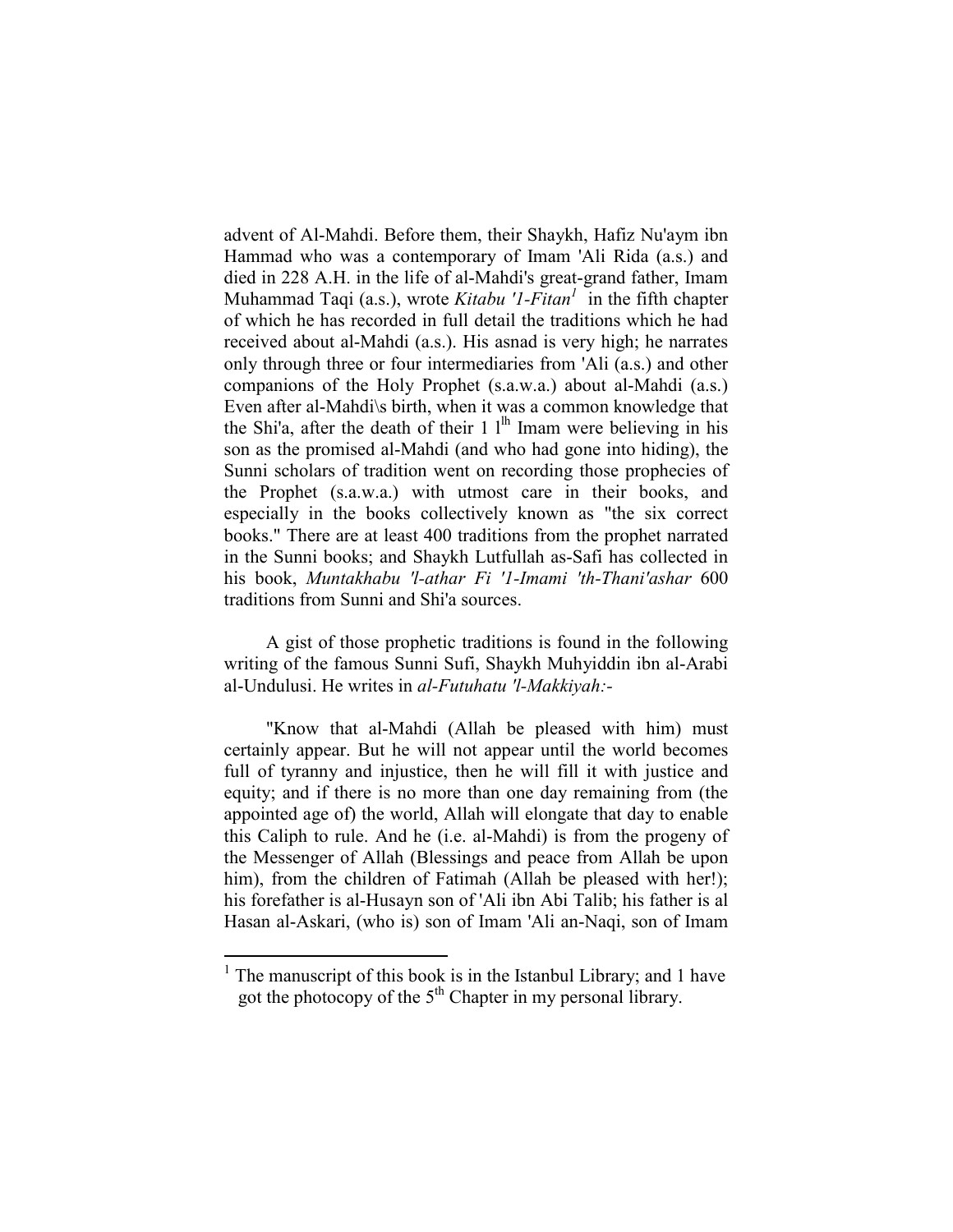Muhammad al-Taqi, son of Imam ' Ali ar-Rida, son of Imam Musa al-Kazim, son of Imam Ja'far as-Sadiq, son of Imam Muhammad al-Baqir, son of Imam Zaynul Abidin, son of Imam Husayn, son of Imam 'Ali ibn Abi Talib. His name is the name of the Messenger of Allah (i.e. Muhammad). The Muslims will do his bay'ah (i.e. will declare their allegiance to him) between ar-Rukn (al- Yamani) and Maqamu (Ibrahim); He will be like the Messenger of Allah (Blessings and peace from Allah be upon him!) in appearance, and below him in character because nobody can be like the Messenger of Allah (Blessings and peace from Allah be upon him!) in character, as Allah says: "Verily thou art on great character." ..... He will distribute the wealth equally and will do justice to (his) subjects ..... Many more people will abstain from sin because of his fear rather than because of the Qur'an. (Because of his blessings) a man who would be ignorant, coward and miser in the evening will become learned, brave and generous in the morning. Help (of God) will walk in his front..... He will follow the footsteps of the messenger of Allah, and he will commit no mistake; there will be an angel supporting him without his seeing him, he will raise up the weary, and help the weak His action will be according to his words, and his words according to his deeds ..... He will destroy injustice as well as unjust, and will raise the religion and put the life back into Islam. Allah, through him, will strengthen the Islam after its dishonour, and make it alive after its death. He will revoke jizyah, and will call towards Islam with sword. ..... He will manifest the religion as it is in reality, so that if the Messenger of Allah (Blessings and peace from Allah be upon him!) were alive, he would confirm it. Thus in his time there will not remain but the (original) religion pure from the (people's) views ..... Jesus, son of Mary (p.u.h.), will come down to him, near the white minaret in the eastern part of Damascus, leaning upon two angels - one on his right side and the other on his left-when the people will be in the prayer of 'asr(afternoon)...... (Jesus p.u.h.) will break the cross and kill the swine. And al-Mahdi will die clean and pure...... And (Al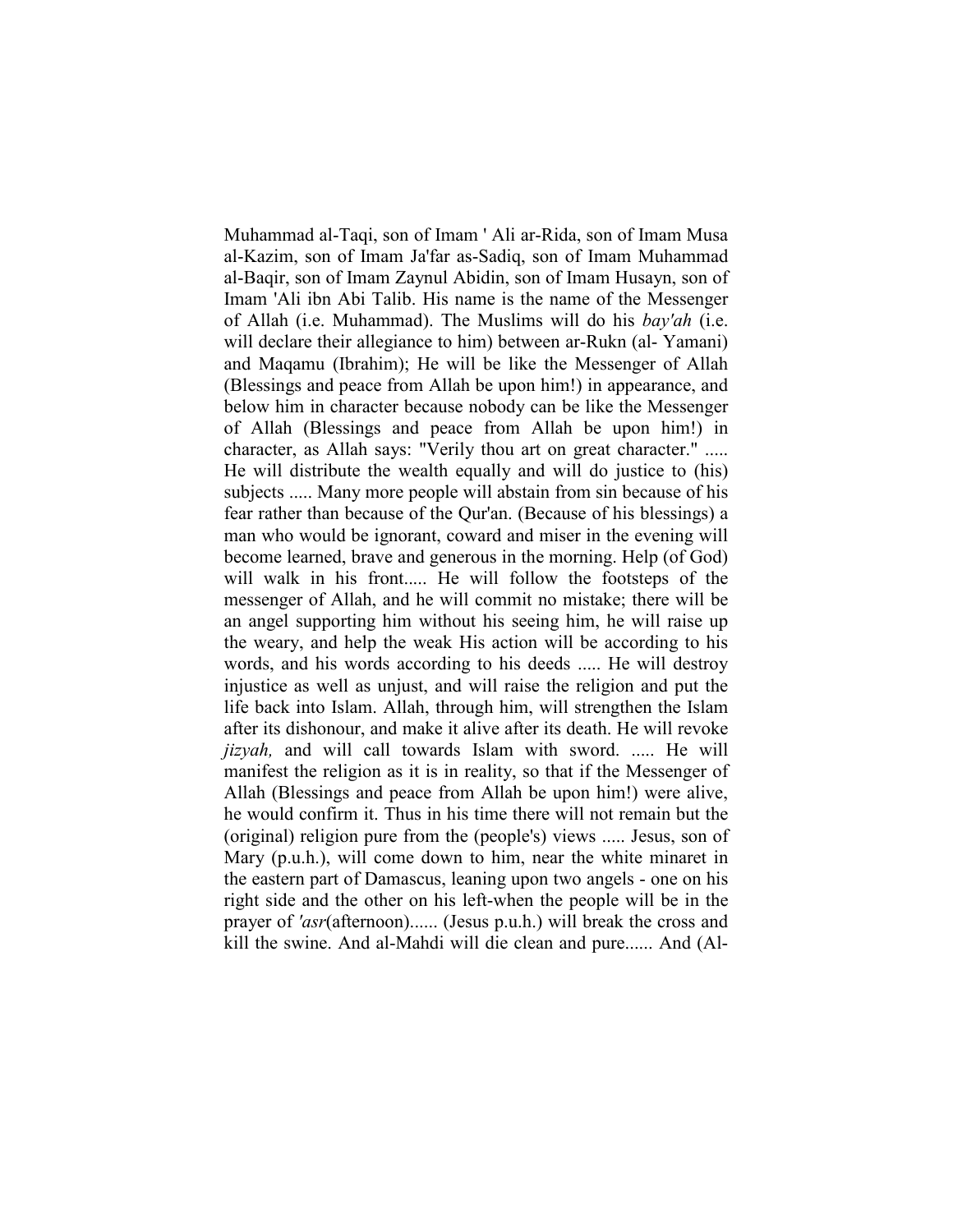Mahdi) appeared in the  $4<sup>lh</sup>$  period (i.e. after tabi'in)... Then he went into seclusion, till comes the known (i.e. appointed) time."<sup>2</sup>

The belief was commonly known to the Shi'as also right from the early days of Islam. I do not propose to quote here from our traditions; but the poets' works were the common heritage of all the Arabs, and their Qasidahs reached within astonishingly short time from one cornor of the Arab empire to the other. Therefore the following few line from a famous Qasidah of Dfbil gain much weight as evidence, especially because they were recited in the presence of Imam ar-Rida (a.s.), the great-great-grand father of al-Mahdi. After describing the injustice done to Ahlu '1-Bayt he says:-

"Had it not been for that which  $\ell$  hope (to happen) today or tomorrow,

My sorro ws would ha ve torn my heart into pieces! (That thing is) the emergence of an Imam who must surely emerge,

Who will surely rise in the name of Allah, with blessings; He will separate every truth and falsehood in us, And will requite for blessings and misfortunes, Therefore O my soul!

Be happy, then again O my Soul! Be cheerful, Because that which is to come is not very far $^{\prime\prime}$ <sup>3</sup>

 $\frac{1}{2}$ Shaykh Muhiddiri Ibn al-'Arabi, al-Futuhatu '1-Makkiyah, chapter 366.

<sup>3</sup> Di'bil (148-246 A.H./765-860) was a stauch Shf a and one of the brightest stars of Arabic poetry. The *Qasidah* from which these lines have been taken is in praise of the *ahlul-bayt* and about injustice done to them. When the  $8<sup>lh</sup>$  Imam 'Ali ar-Rida (a.s.) was made heir-designate of al-Ma'mun in 201 A.H./817, Di'bil went to Marv (now Mary in Turkemenislan), and recited the *Qasidah* before him. Its literary sublimity made people send its copies to far away places, and»even before Di'bil left Marv, the *Qasidah* had become famous throughout Arabia. It contained 120 *abyat (i.e.* 240 lines), and has been extensively quoted and copied by writers, historians and the scholars of literature. The *abyat* given in the text are found in the following books, among others (incidentally all these books are by Sunni authors):-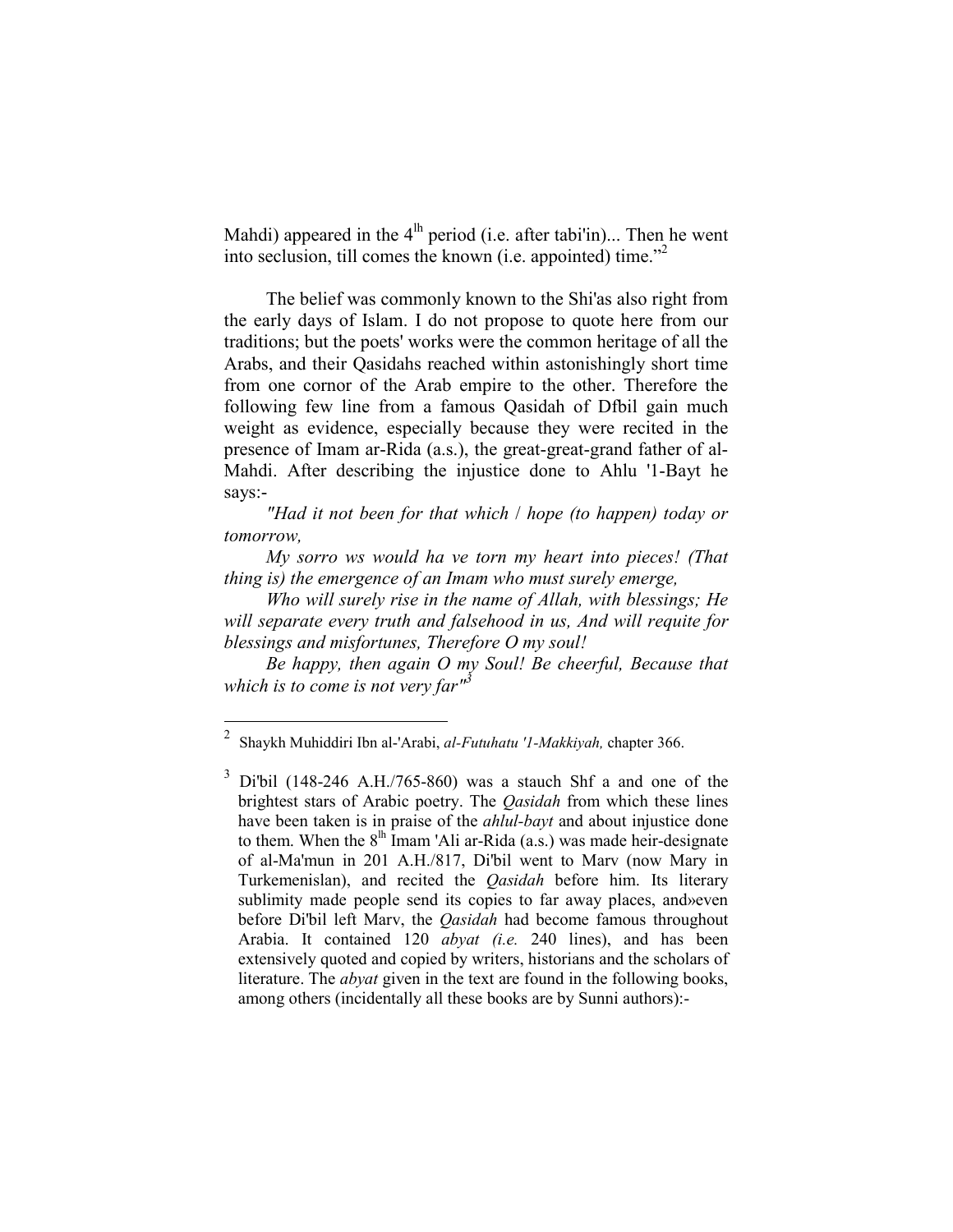It is clear from the above that the belief in al-Mahdi was not a "rationalization after the fact"; it is based on well-known and widely accepted prophecies of the prophet (s.a.w.s.) and the Imams - a prophecy which the later events proved true.

Another irrefutable proof, that this prophecy was generally known to the Muslims right from the beginning, are those "imitation" Mahdis who appeared from time to time, beginning from the first century of Hijrah. Some Shfas thought that Muhammad al-Hanafiyyah, the  $3<sup>rd</sup>$  son of 'Ali (a.s.), was the promised al-Mahdi; Muhammad (the purifical soul) son of'Abdullah ibn al-Hasan al-Muthanna was given the same title; al-Mansur (the 2<sup>nd</sup> Abbside Caliph) named his son Muhammad and gave him the title, al-Mahdi (158-1687 775-785) hoping to impress upon the people that his son was the Mahdi of the prophetic traditions. All these attempts to fit the prophecies on them selves, show that there must be a genuine al-Mahdi in the same way at the "parkar" pens point to the existence of a genuine "Parker" a "lifeboy" soap proves the existence of an original "Lifebouy"; and an imitation ruby loudly says that there must be a genuine ruby.

Nor is this belief a product of the putatic-pessimism of the Shi'ite community, supposedly resulting from the unending oppressions, persecutions and tragedies which the comunity was subjected to in the early centuries. This belief is not a product of pessimism; rather it is the fountain-head of optimism. Our

<sup>(</sup>a) Abu 'i-Faraj Isfahan!, al-Aghani, vol. 18 p. 29, 58

<sup>(</sup>b) Ibn 'Asakir, Tarikh Dimashq, vol. 5, p. 234 (Both write that even al-Ma'mun later asked Di'bil to recite the *Qasidahbefore* him, and uncontrollably wept on hearing it)

<sup>(</sup>c) Yaqut al-Hammu'i,  $Mu'$ *jam-ul-Udaba\* vol. 4, p. 196 More and detailed referrences to the poet and the poetry may be seen in al-Ghadirvo). 2, p.p. 349-  $3<sup>rd</sup>$  ed. 1387/1967; Darul-Kitab al-'Arabi, Beirut.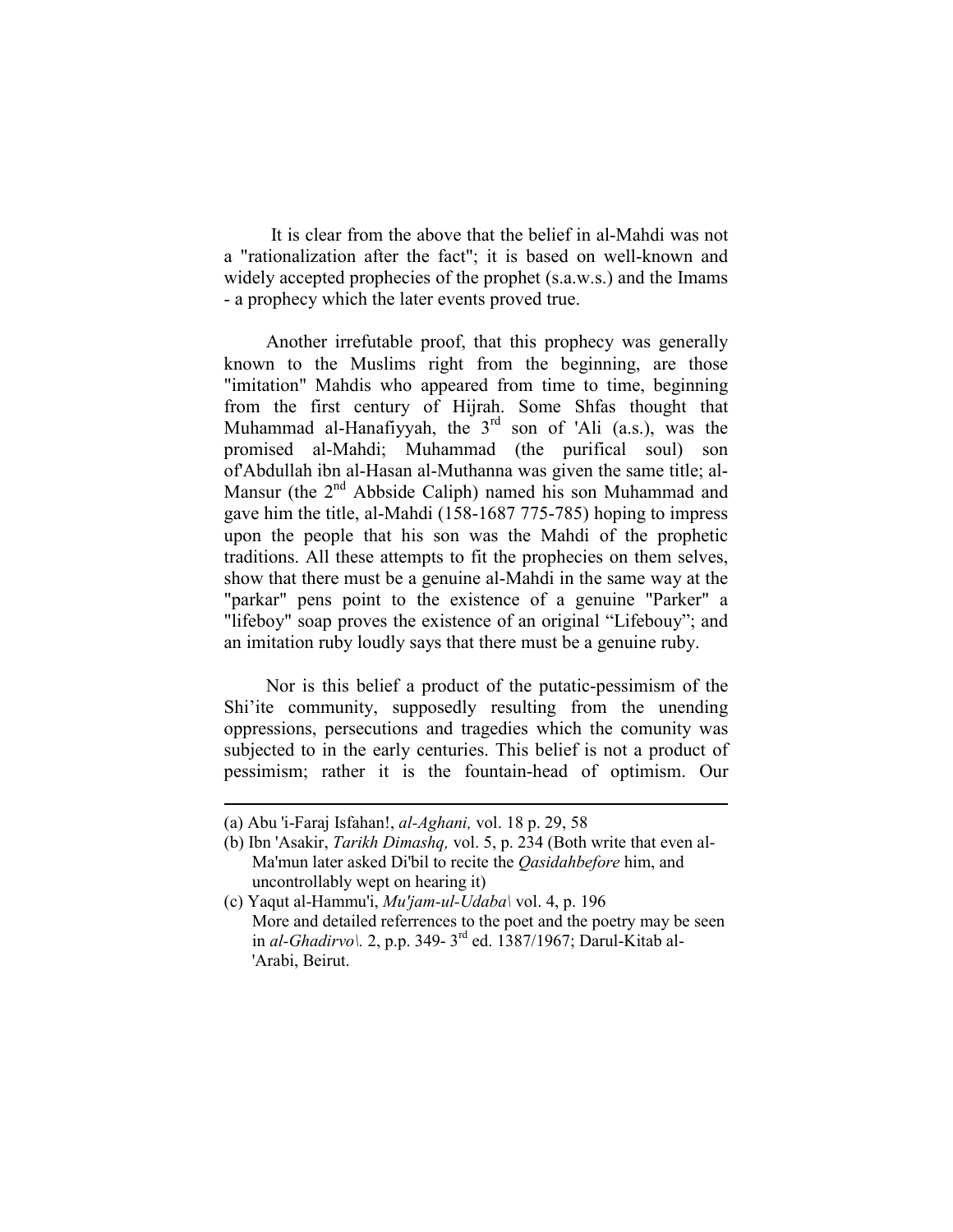traditions emphsize that the best deed, after the prayer, is to wait for the "release from adversity" (i.e. reappearance of Imam al-Mahdi). We are therefore, constantly hoping for the joy and happiness, personified in Imam al-Mahdi, the Imam who is alive at this very time, and who himself is awaiting the command of Allah to reappear, so that he may strengthen the weak, and judge the oppressors. He will reappear "with out having done Bay'ah to any oppressor". He went into occultation because he did not want submit to any unjust ruler. His existence, his whole life, is a personification of this "rejection of injustice". Those who believe in him, know that they too have to remain steadfast in face of oppression and tyranny; they too have to remain unbending before injustice and inequity. This feeling which may be experienced but not described, creates a spiritual relationship between the Imam and his followers, a psychological rapport between the leader and the masses.

It creates hope in place of despair; it replaces weakness, defeatism and grief with strength, confidence and joy. It gives one the courage to stand up before the tyrants instead of bowing one's head before them in submission.

As one orientalist wrote, a community which eagerly looks forward to a great future, and whose members are advised to always keep their swords ready and within reach - in order that they could rush to their Imam, at whatever time the call came - can never despair of the calamities, nor can it ever lose hope.

The Islamic revolution of Iran, that has established the rule of Shafahtor the first time after the truce of Imam Hasan (a.s.) 14 centuries earlier, has been established by this very community which ardently believes in Imam al-Mahdi (a.s.) Do you think it was the work of pessimists?

Strange as it may seem, it is the actual materialization of prophecy that has prompted majority of the Muslims to deny the presence of al-Mahdi at this time. You see, nobody disputes with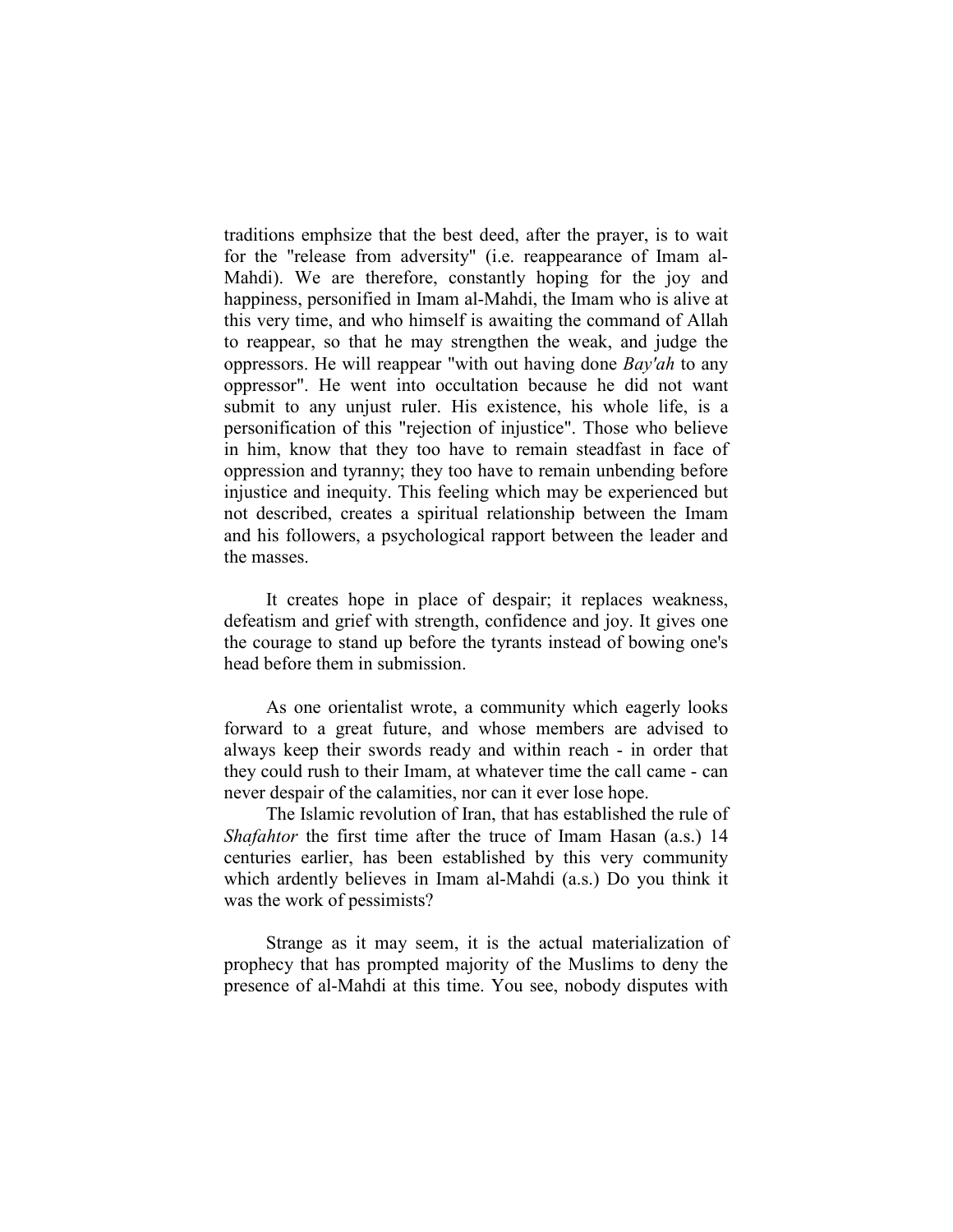the Hindus, the Jews or the Christians regarding their awaited  $I()^{lh}$ avatar m Messiah. It is because they are not a present fact, they are presently just an idea, which can do no harm to the evil doers. But al-Mahdi is not an idea; he is a fact, a reality, a living authority, always in readiness to come out to judge between the oppressor and the oppressed, and this aspect disturbs many people who are not yet ready to surrender themselves to the rule of Allah. They like the proverbial ostrich, try to save themselves by closing their eyes to the fact and denying the reality.

It is now clear that the belief in Imam al-Mahdi (a.s.) and his establishing the rule of God on earth is based on solid foundation of the Prophet's traditions narrated from the very early days of Islam by the Sunni and Shf a muhaddithun: and that it was not a wishful thinking of the Shf a scholars who allegedly took refuge in that belief because the expected reappearance of the  $12<sup>th</sup>$  Imam did not materialize soon.

Now, it is proposed to show that the ghaybah (occultation) of the Imam al-Mahdi (a.s.) was not an unexpected phenomenon; it was foretold by 'Ali (a.s.) and other Imams of *Ahl ul-bayt*, books were written and poem composed especially on this subject long before the birth of Imam al-Mahdi (a.s.).

Let us begin with the *Qasidah of the famous poet of Ahl* $ul$ -bayt, as-Sayyid ibn Muhammad al-Himyari, which was composed on hundred and fifty years before the ghaybah, in the day of Imam Ja'far as-Sadiq (a.s.)

First a few words about as-Sayyid:

Abu Hashim Isma'il ibn Muhammad al-Himyari (popularly known as as-Sayyid) was born in 105 A.H., at Oman, of Ibadi parents, but became Shf a in his childhood and remained steadfast in his belief, in spite of the pressure and tyranny of his parents which compelled him to leave his home in Basrah.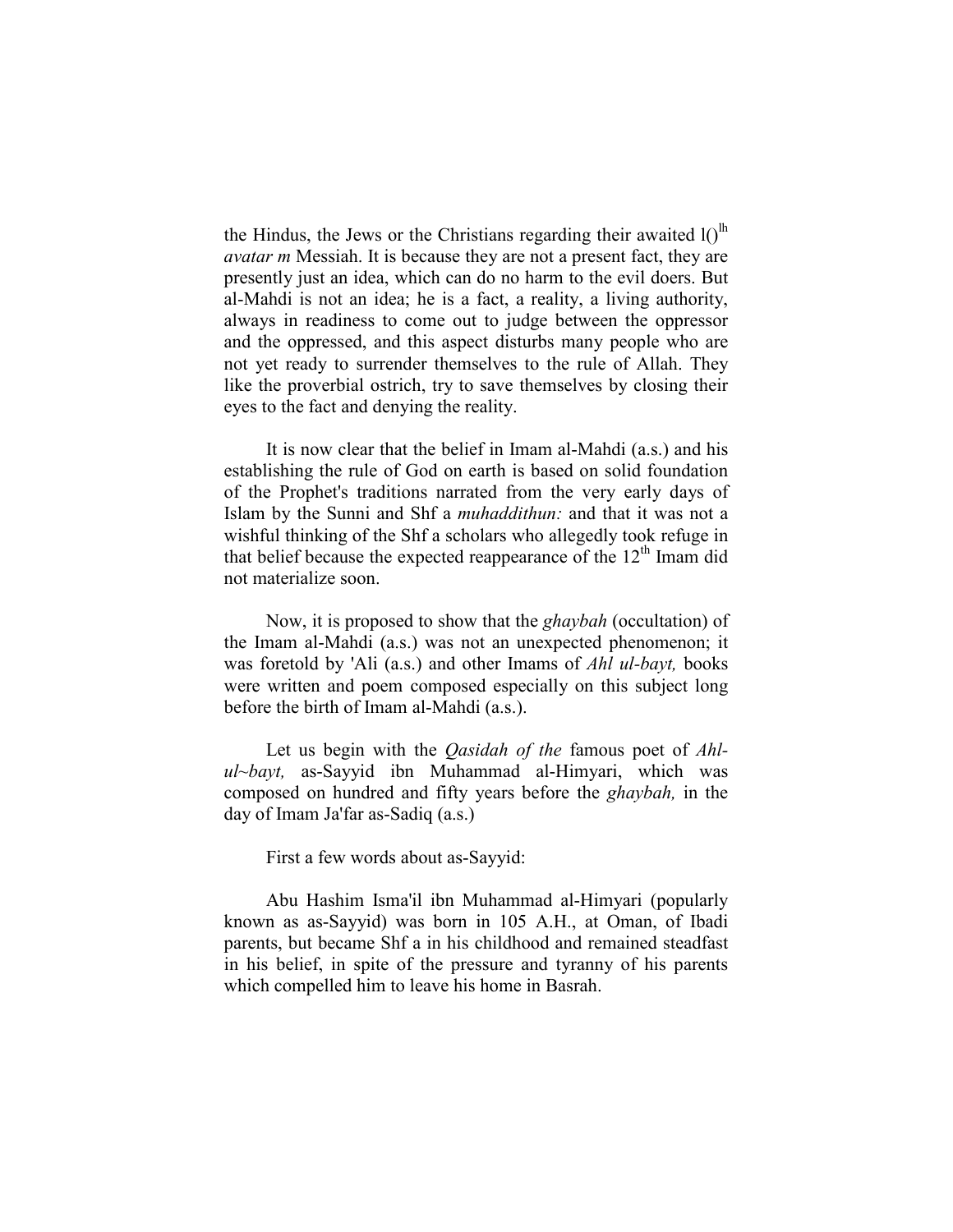He went to Kufa where he took ahadith from al-A'mash and others. He was a contemporary of 10 Khalifas (5 Umayyads, and 5 Abbasids); and died at Baghdad in the reign of Harun as-Rashid in 173, A.H. (or 178 or 179).

He is one of the three "Greatest Poets" in Islam. It has been mentioned earlier that poetry was the nearest thing to the Arabs' hearts and a good poem or Qasidah spread like wildfire throughout Arab empire in an amazingly short time. Also it was easier to remember and narrate. as-Sayyid's name and fame had spread throughout the Muslim world; and the brilliant aura surrounding him was un-parallelled in history. Many people had made it their duly to memori/e and recite his poems. Such people were called Rawiyah, and every great poet had a Rawiyah of his own, but as-Sayyid had twelve  $Rawiyas<sup>4</sup>$ 

as-Sayyid in the beginning followed the Kaysaniyyah belief that Muhammad ibn al-Hanafiyyah was the fourth Imam and that he had gone into *ghaybah* (occultation) and would re-appear near Qiyamah. Some of his poems on this theme are preserved in the books. Then he met Imam Ja'far as-Sadiq (a.s.); and after seeing clear proofs from the Imam (a.s.), he came on right path and left Kaysaniyyah belief.

On accepting the true belief, he said two famous long Qasidahs on this subject. The first one begings with these lines:

<sup>&</sup>lt;sup>4</sup> For details of as-Sayyid's life, see the books of literary history of Arabia. A gist — with full references — may be seen in al-Ghctdir (by late 'Allamah al-Amini). Vol. 2 pp. 213-289; 3<sup>rd</sup>. See also:

<sup>(</sup>a) al-Kashshi, Ikhtiyant Rijali '1-Kashshi (Mifassasah 'A!il-Bayt li Ihya'itturath. Qum), 1404 A.HL Vol. 2, pp. 569 — 574.

<sup>(</sup>b) ash-Shaykh at-Tusi. al-Fihrist. QUID (Reprint, by off-set, of Najaf edition), no date, p. 82.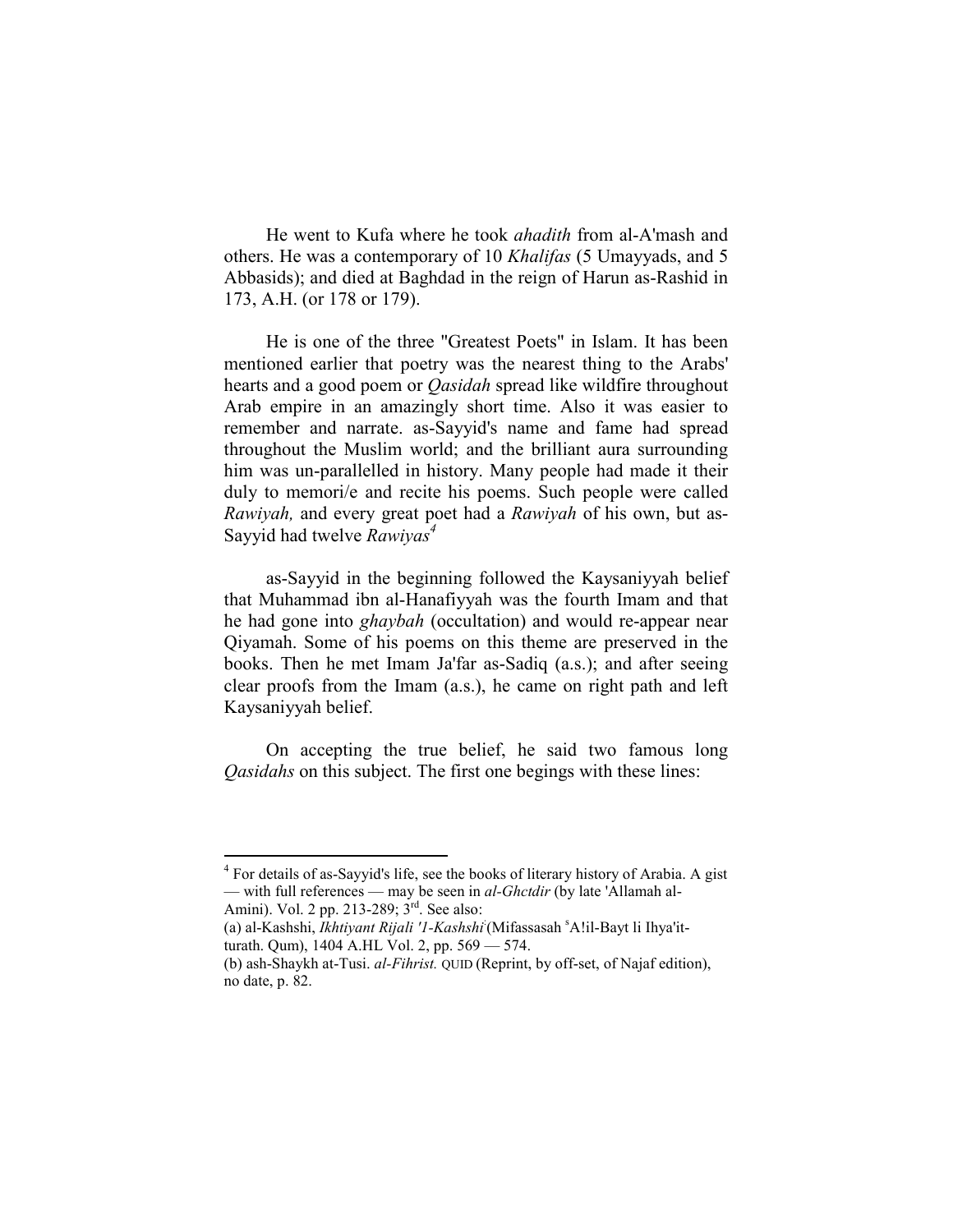"When I saw people going astray in religion, I followed (Imam) Ja'far (as-Sadiq) together with those who follow him.

And I called the name of Allah, and Allah is Great — And I firmly believe that Allah pardons and forgives. $5$ 

Then composed another one, addressing the Imam (a.s.) in which he explained why he was misled into Kaysaniyyah belief: He says.

O Trustee of Allah and Son of His Trustee! I repent to the Beneficent God, and thereafter return

To you, from that affair which I staunchly believed, and for which I used to fight (i.e. argue) with every one.

And when I believed about the Son of Khawlah (i.e. Muhammad al-Hanafiyyah) that he was hidden, it was not because (God Forbid) I had any enmity towards the progeny of the purified one (i.e. towards Imam Zaynul 'Abedin (a.s.)

But it has been transmitted to us from the *Wasii* i Successor.) of Muhammad (i.e. from 'All a.s.) — and he was not untruthful in what he said —

That the *Valivul-amr (the Master of tha affair)* shall be lost — will not be seen — (remaining) in hiding, as does one who is wary and waiting;

And the property of the lost one will be divided (among his relatives) as through he were buried in a raised surface (i.e. in the grave);

 5 al-Amini, al-Ghadir, op. cit. pp. 244 — 246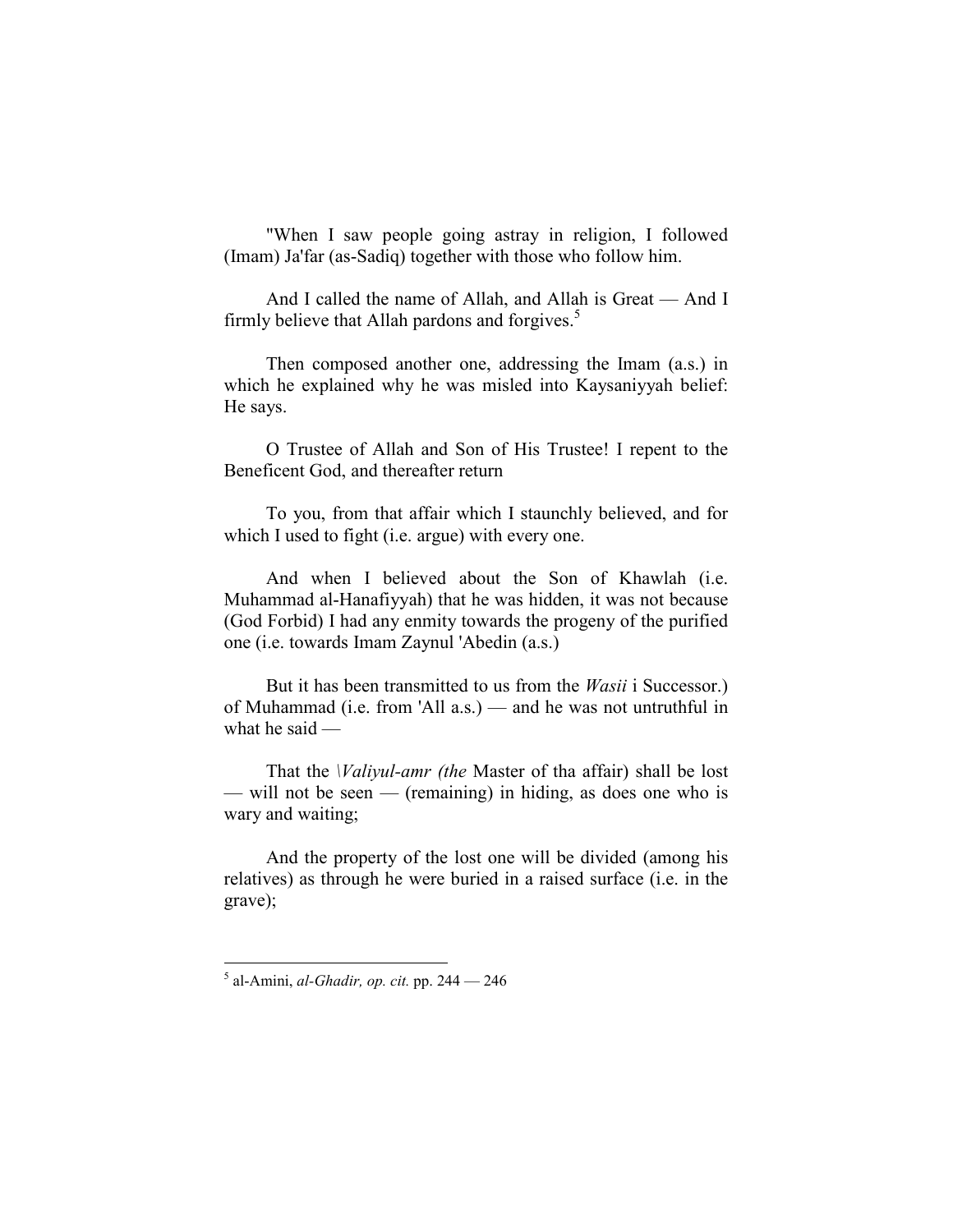Thus he will remain (like that) for a time, then he will rise up all of a sudden as the star, Capricorn, comes up from the horizon;

He will proceed with Allah's help from the House of his Lord, with divine sovereignty and well-arranged authority;

He will advance with his standard towards his enemies and will put them to sword exterminating them, as does a strong-willed enraged person.

O, when we were told that the Son of Khawlah (Muhammad al-Hanafiyyah) had gone in occultation, we applied our word (i.e. the above tradition) to him, and did not refute it;

And we said that he is the Mahdi and the Qa'im, by whose justice every famished person will live (in comfort).

But if you say, 'No', then the truth is what you say; and what you have ordered is the certainty — without any prejudice.

And I call rny Lord as witness that your word is the Proof (i.e. the authority) over all the creation, be they obedient or disobedient.

That the Master of the affair, and the Qa'im (towards whom my soul aspires jubilantly)

Shall have a *gfwybah*, it is necessary (for him) to disappear in that seclusion — May Allah then have His blessings on him, the hidden one.

He will then ramin (waiting like that); thereafter he will appear at his time and fill the east and the west with justice.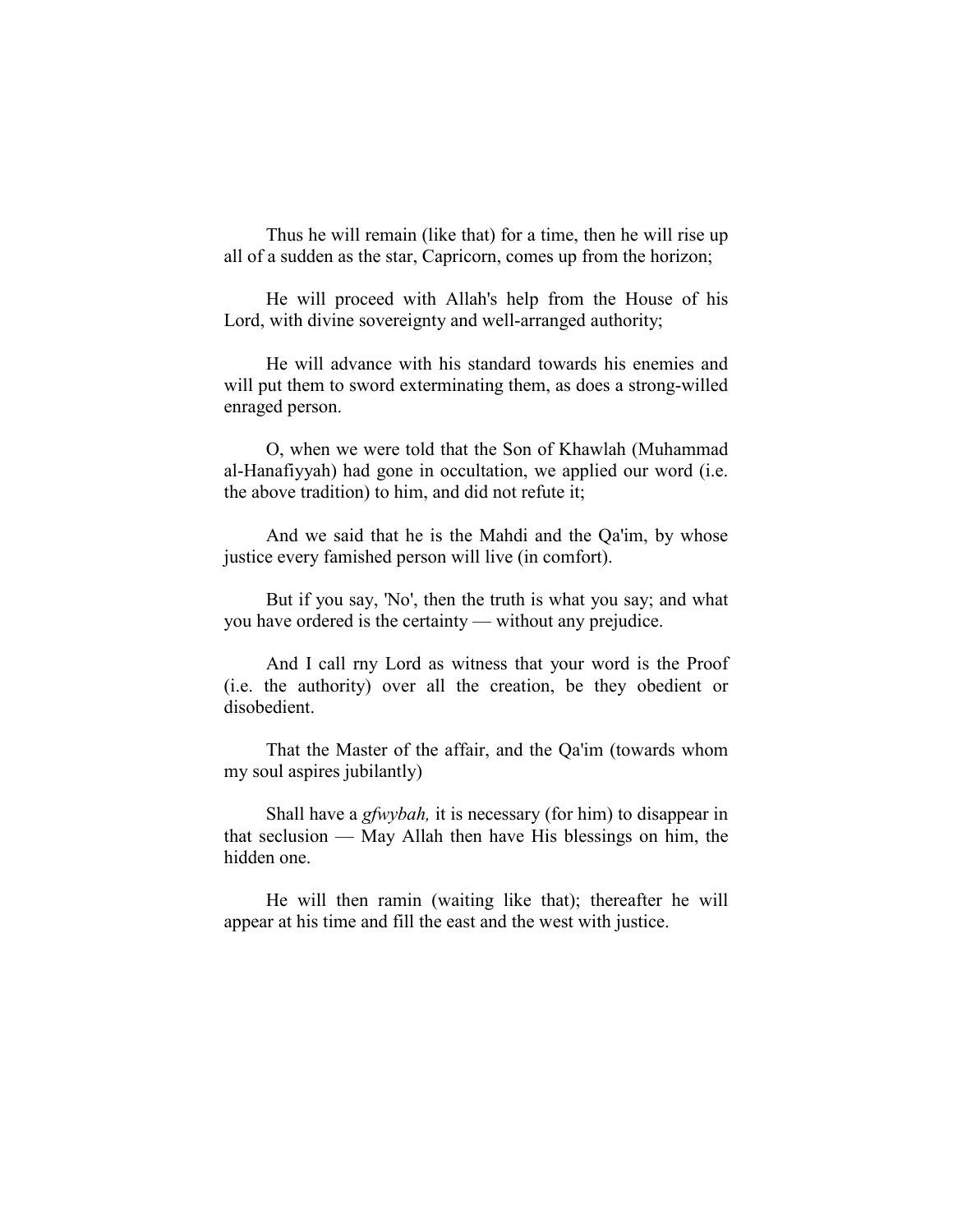This is (now what 1 believe) in the secret and in the open, O Trustee of Allah! and I do not care even if I am blamed for it."<sup>6</sup>

Ash-Shaykh al-Mufid comments on these lines: "Look at this declaration of as-Sayyid which clearly mentions the ghaybah. How could he say it [in such a definite manner); had he not heard it from his Imams (a.s.) — and his Imams heard it from the Prophet, May Allah's blessings be on him and his progeny. Otherwise, how was it possible for a speaker to tell something and then for that thing to happen in exactly the same manner as he had said. Without a single letter going wrong?<sup>7</sup>

In this background, and keeping in view the frequent burnings of the Shi'a libraries right from the fourth century of hijrah (when the books of the matchless library of Shaykh at-Tusi were burned several times) to the present time (when the Israeli forces occupying South Lebanon burned to ashes the library of late as-Sayyid Mohsin al-Amin al-'Amili, which contained thousands of rare manuscripts not found anywhere else), the abovementioned lines of as-Sayyid, even if not supported by any other argument, would have been enough to prove that the ghaybah of Imam al-Mahdi was a phenomenon foretold by the Prophet and the Imams (Blessings and peace be on him and them), especially as they were addressed to Imam Ja'far as-Sadiq (a.s.) saying that it was the Imam (a.s.) who had said these things to as-Sayyid al-Himyari.

But we also have *ahadithoi'ihc* Imams to this effect, one of wich is quoted here from as-Shaykh al-Mufid's small *Fifth Risalah* on Ghaybah. He writes:

"First of them is the *hadfth* narrated by the Sunnis and the Shfas both; and it is reported by Kumayl ibn Ziyad. He says: "\ eame to the Leader of the Faithful ( Ali a.s.), and he was scratching

<sup>-&</sup>lt;br>
<sup>6</sup> al-Amini, *al-Ghudir, op. cif.* pp. 400 - 401

 $^7$  al-Mufld Fifth Risalah on Ghaybah, pp. 400-4001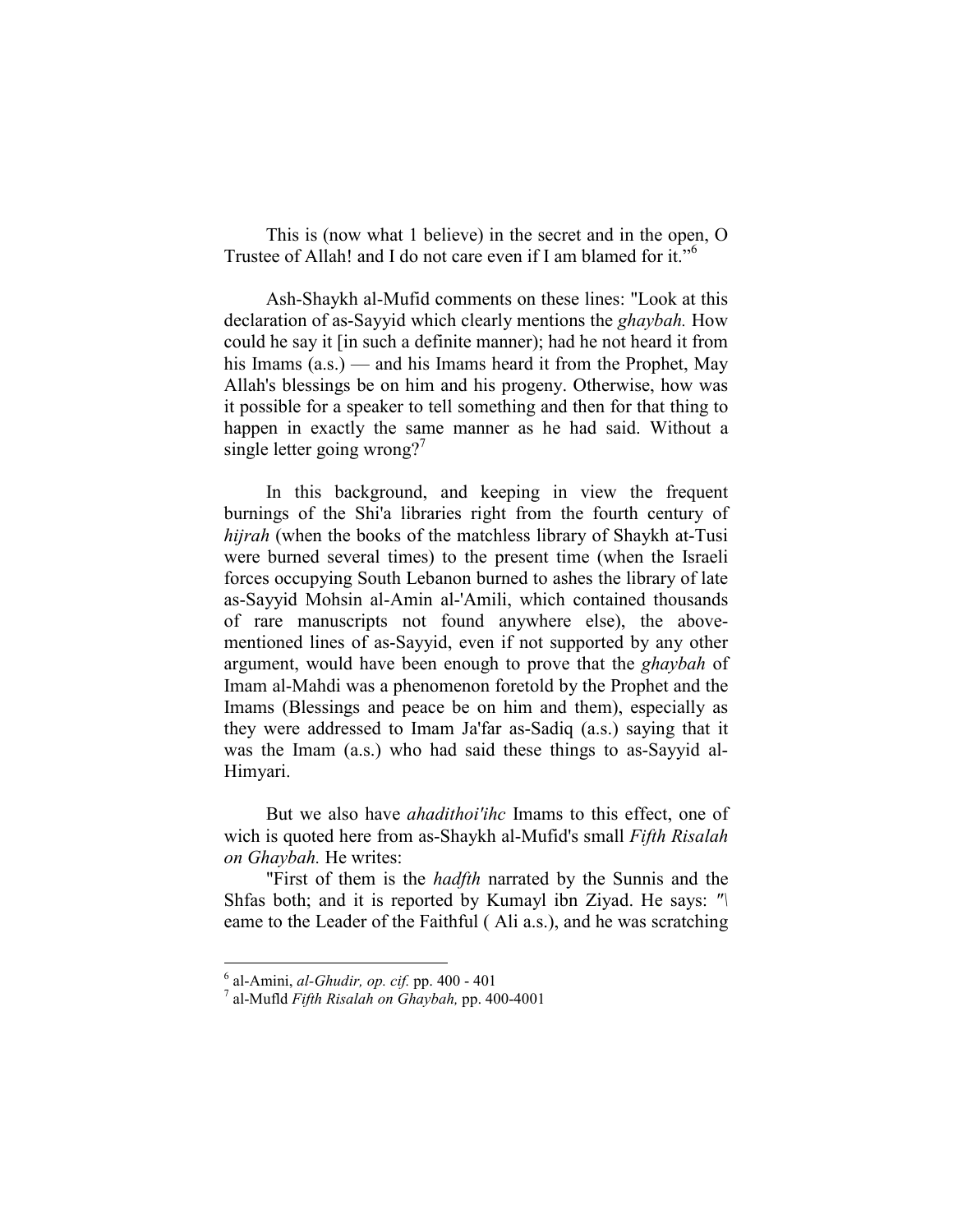on the ground. I said to him: "O my Master! Why are you scratching on the ground? is it because of any longing for it?" He said: "By God! I have never desired it even for a moment. But I was thinking about the ninth from the progeny of Husayn (a.s.). He it is who will fill the earth with equity and justice, as it would have been filled of injustice and oppression. There will be for him a ghaybah (occultation) during which the liars will entertain doubts (about his existence). O Kumayl, son of Ziyad, it is essential for the earth to have a *Hujjah*  $($  = proof, i.e. Prophet or Imam) either manifest with well-known personality, or hidden (and) unknown — so that the proofs of God may not be discontinued."

Al-Mufid says that "The *hadfth* is long; we have quoted here only the portion that is relevant to our topic.<sup>8</sup>

It should be noted that, according to Shaykh al-Mufid, this hadith was narrated by Sunni narrators too in those early days. He could not make such a claim lightly when he knew that enemies of his faith would pounce on him if he wrote a single word without proof, or made any baseless claim.

The traditions that the al-Qa 'ini al-Mahdi will remain concealed from the public for a very long time — a phenomenon which would make a lot of people go astray — were circulating in the Shi'a world since the days of 'Ali (a.s.).

Apart from the clear, detailed and unambiguous declaration of as-Sayyid al-Himyari, there are some other historical developments that re-confirm the existence and impact of those traditions.

When Imam Musa al-Kazim (a.s.) died in 183/799, after spending a long time in the prison of Harun ar-Rashid, a huge

 $^8$  al-Mufid, The Fifth Risalah on Ghaybah, p. 400.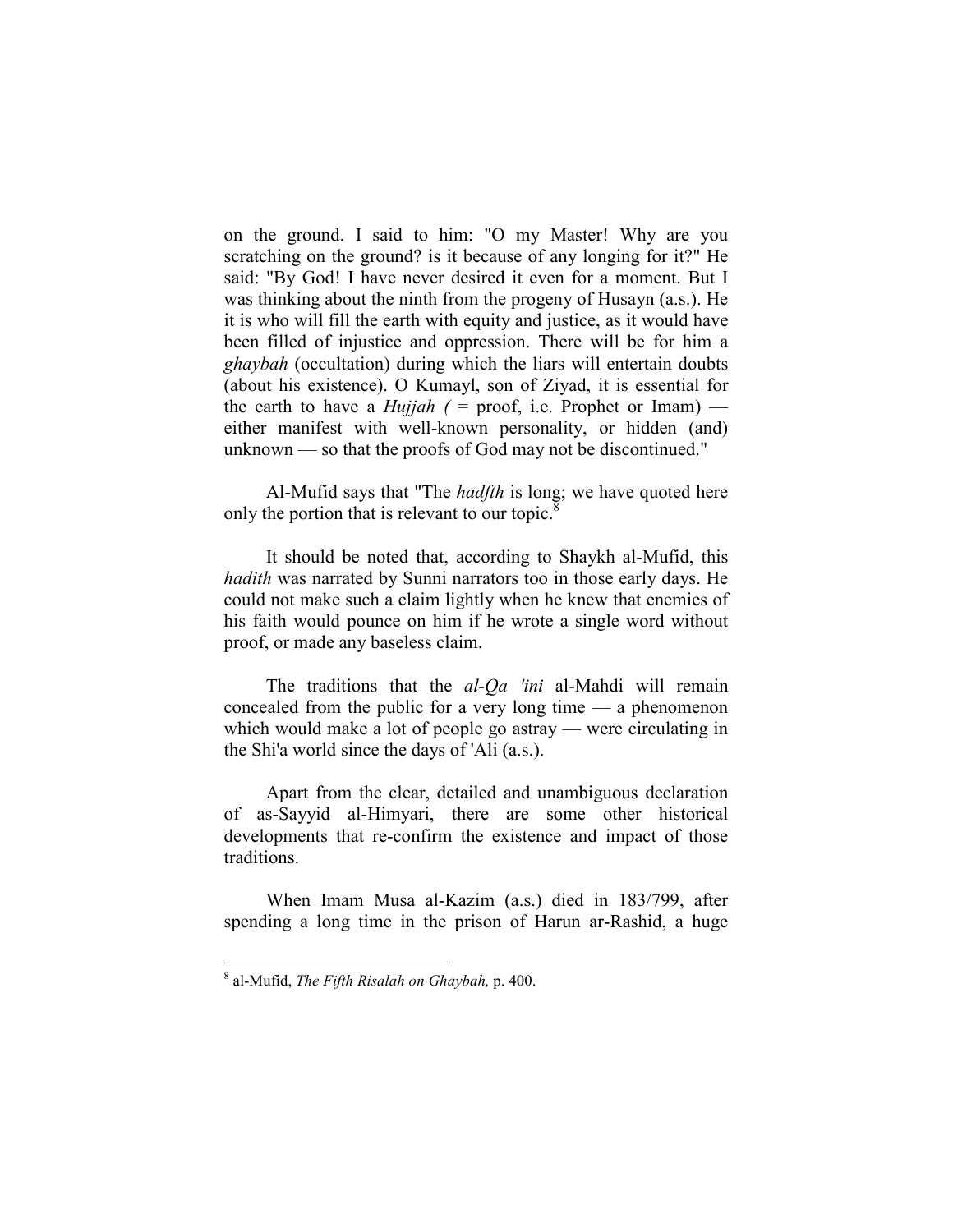amount of his money had accumulated with many of his agents in various towns. Among them Ziyad Qandi had seventy thousand dinars with him, and 'Ali ibn Abi Hamzah al-Bata'ini had thirty thousand. They and many others like them had spent the whole money dishonestly in their personal investments and domestic use. When Imam' Ali ar-Rida (a.s.) wrote to those agents directing them to bring the money to him, many felt trapped. And the easiest way out for them seemed to deny the death of Imam Musa al-Kazim (a.s.). They said that Imam ar-Kazim (a.s.) was the al-Qa'im al-Mahdi, who had gone into seclusion, according to the *ahadith* of the previous Imams saying that al-Mahdi would remain hidden; they claimed that it was Imam al-Kazim (a.s.) who was al-Mahdi and was now in *ghaybah*. This was the origin of the Waqifah sect.<sup>9</sup> What we are concerned with here, is the fact that some leaders of the Waqifah group wrote books on ghaybah, in which they enumerated the traditions narrated from the Imams about the ghaybah, of course, they wrongly tried to apply those sayings to Imam Musa al-Kazim (a.s.). One of them was al-Hasan ibn Muhammad ibn Suma'ah al-Kufi. He had written thirty books, one of them being kitab al-Ghaybah. He had died in 263 A.H., only three years after the death of our  $1 \text{ l}^{\text{lh}}$  Imam Hasan al-'Askari (a.s.). His kitabu al-ghaybah was available in the Shi'a circles, as-shaykh at-Tusi (who had ijazah to narrate it) had a copy in his library, as may be seen in his *al-fihrist(lihe* Catalogue)<sup>10</sup>

These traditions were so well-known that many non-Shfa writers also collected them in book form. I have mentioned one book earlier; three other books are given here:-

1. 'Ubbad in Ya'qub al-Rawajini was a Sunni Miihaddith, who died in 250 A.M. i.e. in the life of the  $10<sup>th</sup>$  Imam, "Ali an-Naqi

<sup>&</sup>lt;sup>9</sup> al-Kashshi, *op, cit.* pp. 755—774; 705—707; 742—744; an-Nijashi, *al-FihrisL* Qum, 1398, p.

al-Khoui, Miijum Rijal al-hadith, Najaf, 1975, vol. 11, pp. 229—246

 $10$  at-Tusi, *op. cit.* pp. 51-52.